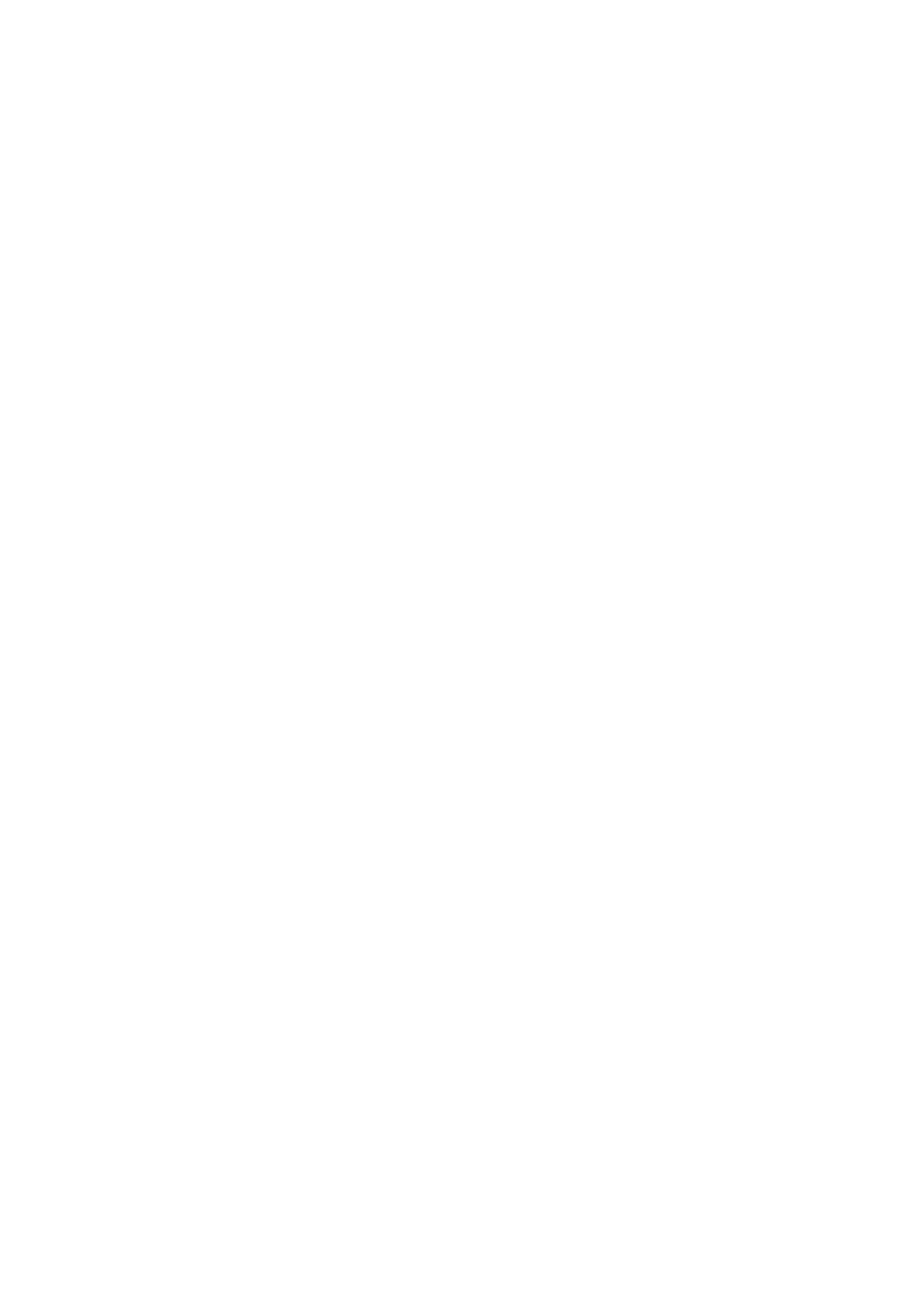Introduced by the Hon P G Lynch, MP First print



New South Wales

# **Retail Leases Amendment (Mediation) Bill 2012**

### **Contents**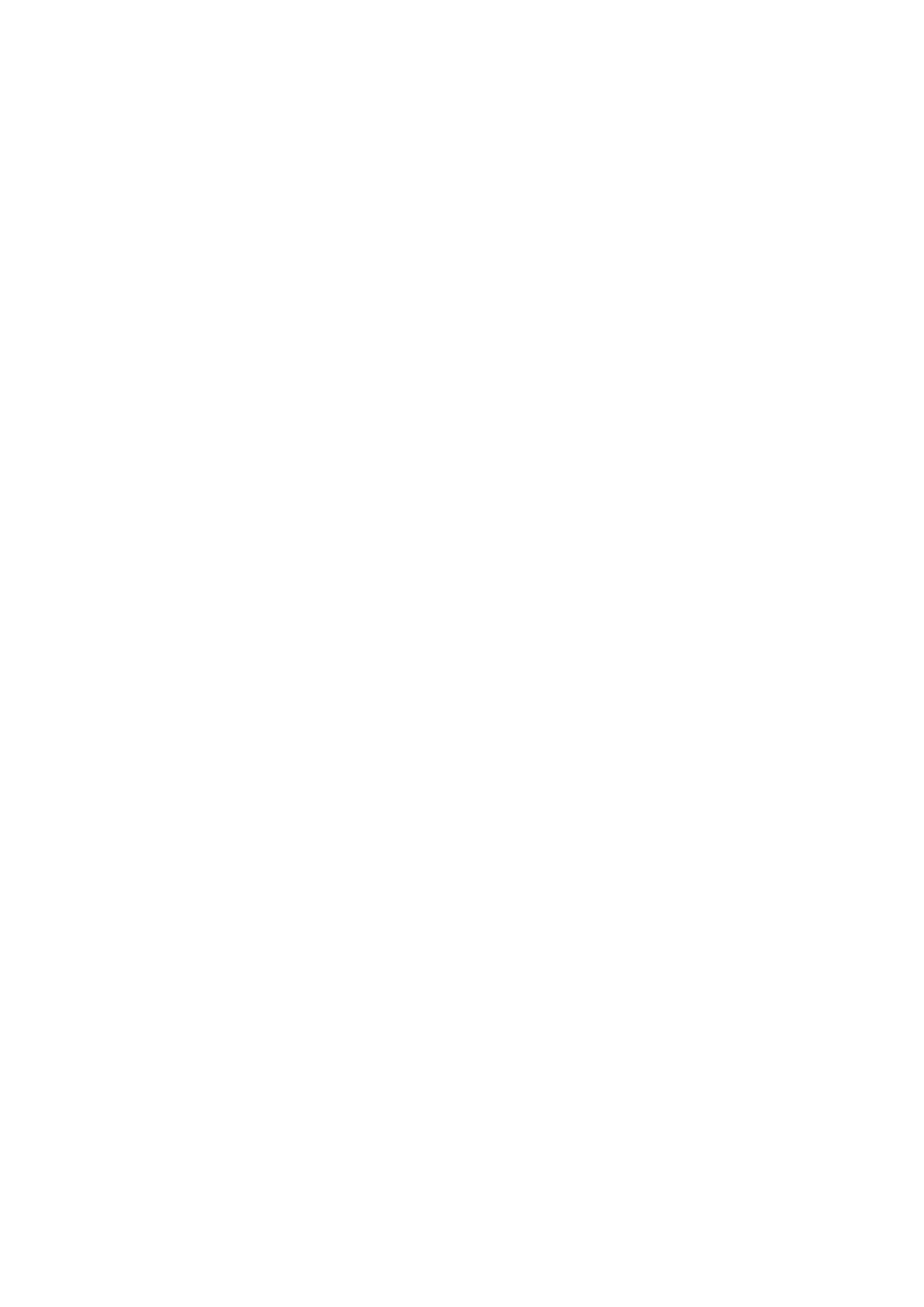

New South Wales

# **Retail Leases Amendment (Mediation) Bill 2012**

No , 2012

#### **A Bill for**

An Act to amend the *Retail Leases Act 1994* to require mediation in connection with retail tenancy disputes.